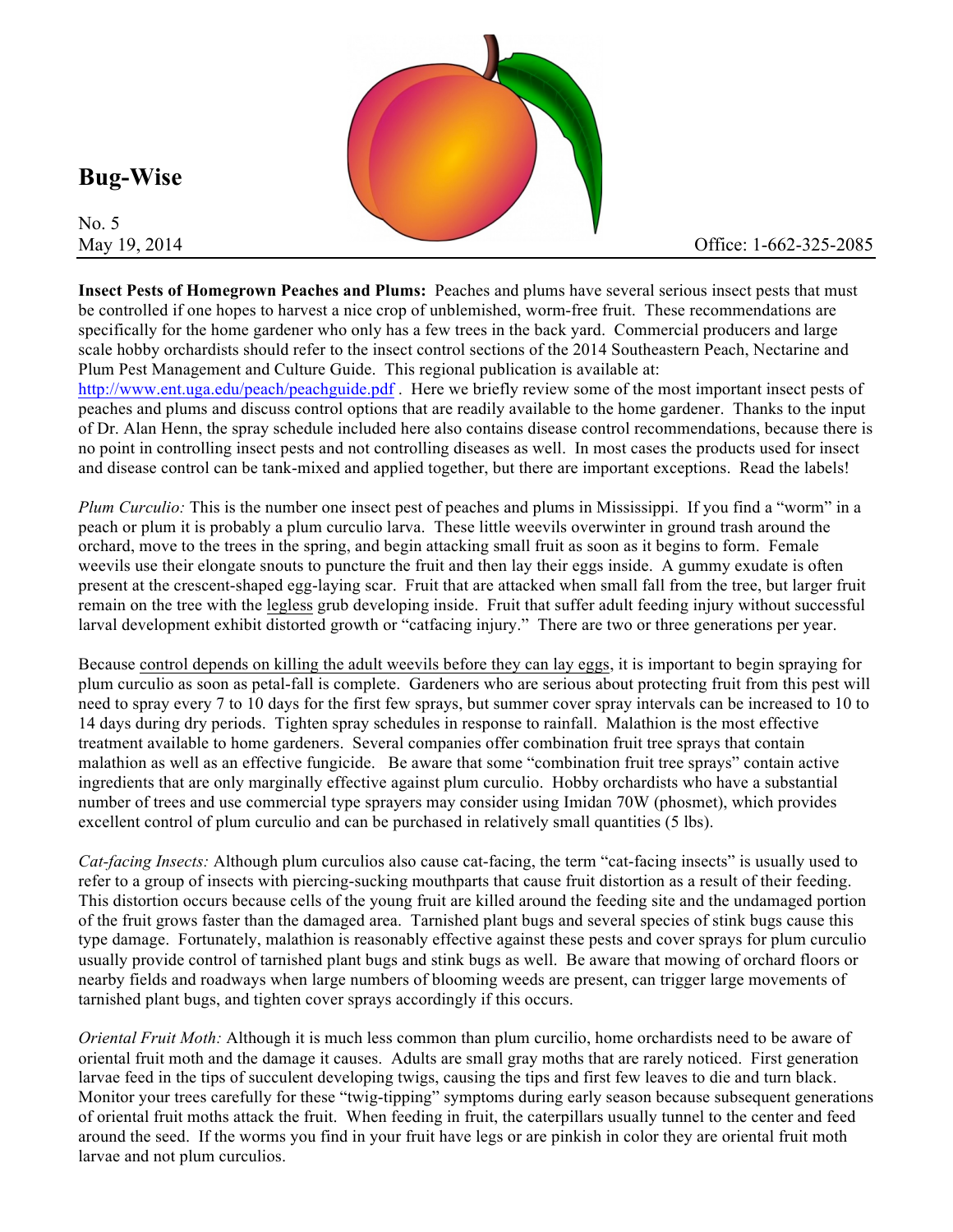Cover sprays for plum curculio will usually control oriental fruit moth as well. Permethrin (be sure to use a brand name product that is labeled for the crop) can be substituted for one or two of the malathion sprays if necessary to control heavy infestations, but use of permethrin as a foliar spray increases risk of spider mite outbreaks.

*Peachtree Borers:* These pests attack the trunk of the tree and heavy or repeated attacks can cause tree death or reduced vigor and productivity. The day-flying moths lay their eggs on the bark and the hatching caterpillars bore into the tree and tunnel in the cambium. There are two species. Peach tree bore focuses its attacks on the lower few feet of the trunk and root collar. Lesser peach tree bores attack the main trunk and large, lower scaffold limbs.

Timing is critical for successful control of peach tree borers. The goal is to kill eggs and newly hatched caterpillars before they bore into the trunk. Through much of the state, peak flight time for peach tree bore moths is from the first of August through mid-September. Permethrin is currently the best treatment for home orchardists to use for peach tree borers, but permethin only provides two to three weeks of residual control. Choose a permethrin product that is labeled for peach/plum and apply per label directions for trunk spray. Sprays need only be applied to the trunk, root collar, and bases of lower scaffold limbs. Do not spray the foliage as this can flare spider mites. Spray the first week of August and follow with one or two additional sprays at two to three week intervals. Hobby orchardists who have a substantial number of trees and have a private applicators license may wish to use chlorpyrifos instead—read label carefully before purchase and read the label again before application.

*Spider Mites:* Two spotted spider mites and European red mites are both pests of peaches and plums. Mite numbers and injury are usually highest in the later and dryer part of the season. Heavy infestations can cause stippling and bronzing of leaves and even leaf webbing. However, there are no miticides available for home gardeners to use for mite control and peaches are relatively tolerant of late season mite infestations. Avoid using insecticides containing permethrin, or other pyrethroid insecticides, as these products have a tendency to trigger mite outbreaks. For preventive control of European red mites apply dormant oil sprays according to the spray schedule for scale insects (see spray schedule).

*Scale Insects:* Heavy infestations of San Jose scale or white peach scale can severely injure peach and plum trees. Scale infestations are difficult to detect because the insects are small and immobile. Watch for irregular crusty brown or white patches on limbs and twigs and use a hand lens to see individual insects.

Apply a single dormant oil treatment either in late fall or as a "delayed dormant spray" for preventive scale control. Trees that are heavily infested should receive an application of dormant oil in late fall, after 95% leaf drop and before onset of freezing weather, and a second dormant oil treatment should be applied in late winter-early spring during the "delayed-dormant period." Be sure to follow label directions and heed plant development and weather precautions when using dormant oils.

*Granulate Ambrosia Beetles:* Recently planted fruit trees, less than about 3 years old, are occasionally attacked and killed by granulate ambrosia beetles. These small bark beetles bore toothpick-sized holes through the trunk, excavate brood chambers and lay their eggs in the wood. In the process they inoculate the tree with disease organisms and it only takes a few attacking beetles to cause a tree to die. Granulate ambrosia beetles often produce tooth-pick sized columns of frass that protrude an inch or two from the trunk during the initial stage of an attack. Fatal attacks are most likely to occur in late winter/early spring as trees break dormancy. Fortunately, such attacks are sporadic and most trees escape injury. Consequently, doing nothing, except replacing trees that happen to be killed, is one approach to managing this pest. Home orchardists can obtain some level of preventive control on recently planted trees by applying a trunk spray of permethrin in late winter/early spring. Choose a permethrin product labeled for trunk spray on peach and mix at the highest rate allowed on the label for trunk sprays. Do not apply insecticides when fruit trees are in bloom. Sprays can be applied before first bloom with the goal of having residual insecticide protection on the bark for the next two to three weeks. See Bug-Wise Newsletter No 1 of 2012 http://msucares.com/newsletters/pests/bugwise/2012/bw\_01.pdf for more information on granulate ambrosia beetle.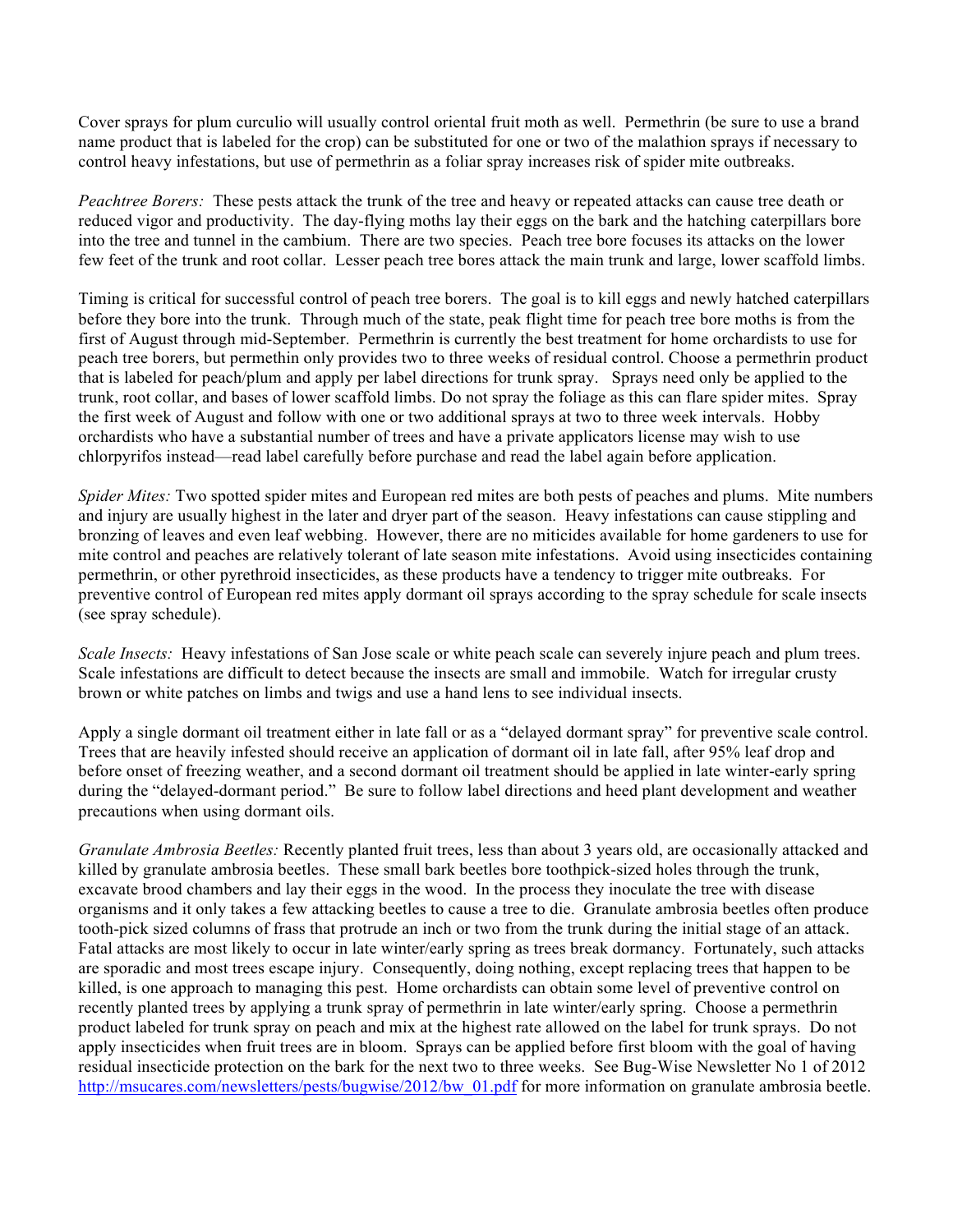## **Spray Schedule to Control Insects and Diseases On Homegrown Peaches and Plums**

|                                                                                                                                                      | Read pesticide labels carefully and observe all directions and restrictions.                                                                                                                |  |  |
|------------------------------------------------------------------------------------------------------------------------------------------------------|---------------------------------------------------------------------------------------------------------------------------------------------------------------------------------------------|--|--|
| <b>Time of Application</b>                                                                                                                           | <b>Material To Use Per Gallon of Water</b>                                                                                                                                                  |  |  |
| <b>Dormant</b> - Before buds swell in spring                                                                                                         |                                                                                                                                                                                             |  |  |
| Peach leaf curl and bacterial spot                                                                                                                   | 2 cups liquid lime sulfur<br>Apply copper fungicide at the bacterial spot rates.                                                                                                            |  |  |
| Scale (especially if scale were a problem<br>last year) or mites, especially European red<br>mite.                                                   | Horticultural oil – follow label directions for mixing.<br>Do not apply when temperatures are below freezing.<br>Do not apply when freezing weather is anticipated within next 2 to 3 days. |  |  |
| Delayed dormant (1%-5% bud swell)                                                                                                                    |                                                                                                                                                                                             |  |  |
| If leaf curl or plum pockets are a problem                                                                                                           | Copper fungicide spray <sup>1</sup>                                                                                                                                                         |  |  |
| Beginning of bloom (Pink to 5% bloom)                                                                                                                |                                                                                                                                                                                             |  |  |
| if bacterial spot is present.                                                                                                                        | 2 tbsp Captan <sup>2</sup> 50% WP (fungicide)                                                                                                                                               |  |  |
| If black-knot of plum is present in the area (such as in wild<br>plums)                                                                              | Chlorothalonil <sup>3</sup>                                                                                                                                                                 |  |  |
|                                                                                                                                                      | Do not apply insecticides during bloom                                                                                                                                                      |  |  |
| <b>Bloom</b>                                                                                                                                         |                                                                                                                                                                                             |  |  |
| when brown rot was a problem the previous year                                                                                                       | $Captan^2$<br><sub>or</sub><br>Chlorothalonil <sup>3</sup>                                                                                                                                  |  |  |
| if black-knot is a problem the previous season                                                                                                       | Chlorothalonil <sup>3</sup>                                                                                                                                                                 |  |  |
|                                                                                                                                                      | Do not apply insecticides during bloom                                                                                                                                                      |  |  |
| Petal fall – start of shuck split<br>After 3/4 of more of the petals have fallen                                                                     |                                                                                                                                                                                             |  |  |
| For Disease Control:                                                                                                                                 |                                                                                                                                                                                             |  |  |
| If Scab was a problem the previous season                                                                                                            | 6 tbsp Sulfur 80% WP (fungicide)<br><sub>or</sub>                                                                                                                                           |  |  |
| If Scab or black-knot was a problem the previous season                                                                                              | 2 tbsp Captan <sup>2</sup> 50% WP (fungicide) + Spectracide Immunox <sup>5</sup> $\frac{1}{2}$ fl oz.<br>(fungicide) <sup>5</sup>                                                           |  |  |
|                                                                                                                                                      | or                                                                                                                                                                                          |  |  |
|                                                                                                                                                      | Captan 50% WP (fungicide)                                                                                                                                                                   |  |  |
|                                                                                                                                                      | or                                                                                                                                                                                          |  |  |
|                                                                                                                                                      | Immunox 1/2 fl oz. (fungicide) OR propiconazole <sup>5</sup>                                                                                                                                |  |  |
|                                                                                                                                                      | or                                                                                                                                                                                          |  |  |
| Bacterial spot                                                                                                                                       | Copper based fungicide                                                                                                                                                                      |  |  |
| For Insect Control:                                                                                                                                  | and                                                                                                                                                                                         |  |  |
| Cover sprays for Plum curculio and catfacing insects<br>The first few sprays after petal fall are especially important<br>for plum curculio control. | 2 tsp Malathion 50% EC (insecticide) <sup>3</sup>                                                                                                                                           |  |  |